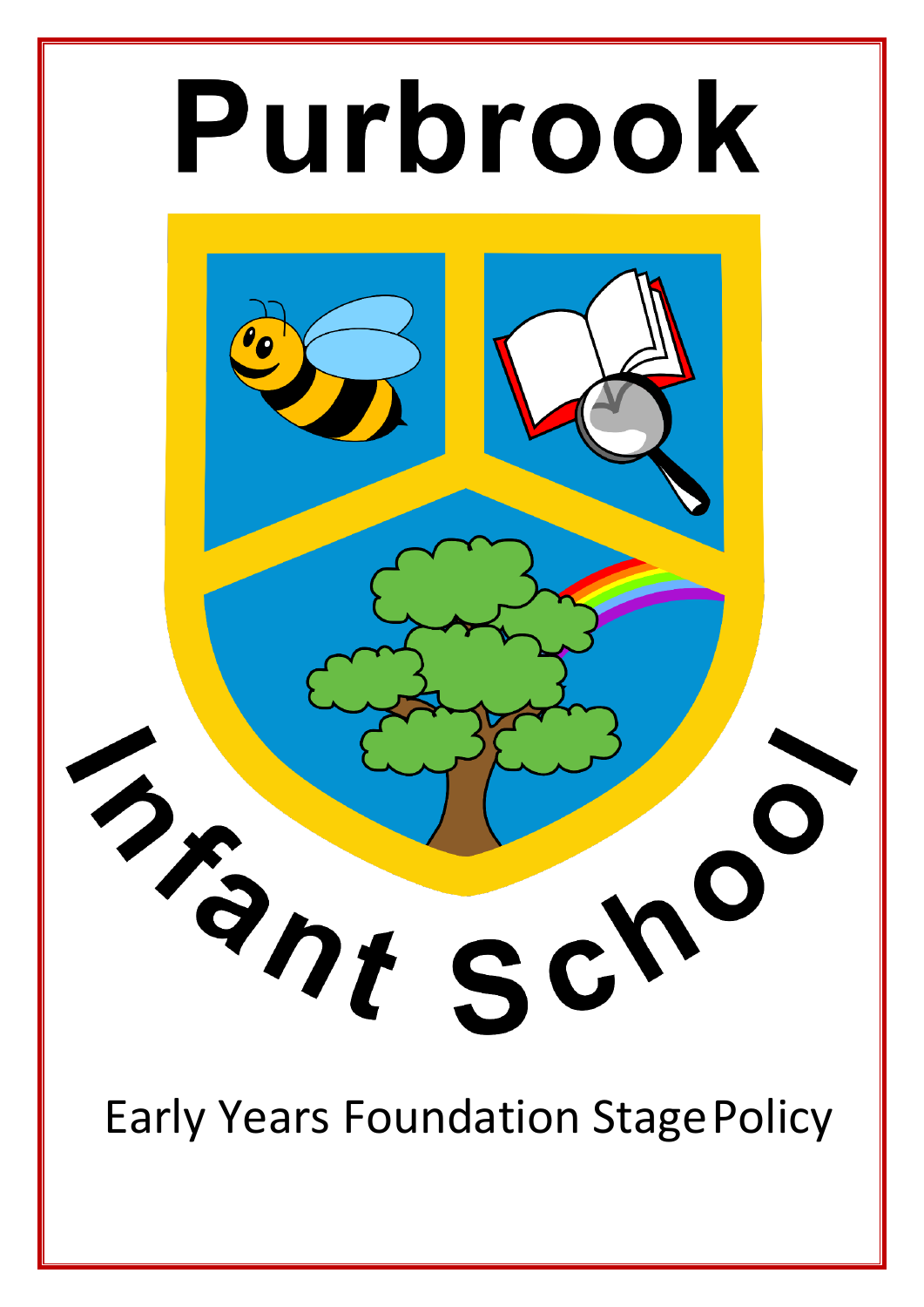The Early Years Foundation Stage (EYFS) applies to children from birth to the end of the Reception year and is intended to ensure that children learn and develop well and are kept healthy and safe. It promotes teaching and learning to ensure children's 'school readiness' and gives children the broad range of knowledge and skills that provide the right foundation for good future progress through school and life. Our Early Years Foundation Stage accommodates children from the age of 4 to 5 years. Each Reception class has a full time teacher and a full-time teaching assistant. To ensure best practice and continuity our Foundation Stage classes work closely together and share planning, activities and an outdoor learning environment.

# **Aims**

At Purbrook Infant School Foundation Stage we aim to give each child a positive and meaningful start to their school life, in which they can establish solid foundations on which to develop into independent and fearless lifelong learners.

We will encourage children to develop independence within a secure and friendly atmosphere; to support children in building relationships through the development of social skills such as cooperation and sharing; to help each child to recognise their own strengths and achievements through experiencing success and by developing the confidence to work towards personal goals.

Our high expectations will enable each child to develop socially, physically, intellectually and emotionally and to achieve their full potential. We will offer a structure for learning that has a range of starting points and unlimited availability for development through a wide range of new and exciting first-hand experiences that will give children the opportunity to consolidate, explore and test their skills, knowledge and understanding alongside existing experiences. We will ensure that children are kept healthy and safe and that they achieve the knowledge and skills they need to start school.

# **The Curriculum**

Our Early Years team follow the curriculum as outlined in the 2021 Early Years Foundation Stage (EYFS) document, which is available on the school website or to download at [https://www.gov.uk/government/publications/early](https://www.gov.uk/government/publications/early-years-foundation-stage-framework--2)[years-foundation-stage-framework--2.](https://www.gov.uk/government/publications/early-years-foundation-stage-framework--2) This clearly defines what we teach. The following policy details the specifics of our setting.

# **The EYFS is based upon four principles:**

- A Unique Child
- Positive Relationships
- Enabling Environments
- Learning and Development

# **A Unique Child**

We recognise that every child is a competent learner who can be resilient, capable, confident and self-assured. We recognise that children develop in individual ways, at varying rates. Children's attitudes and dispositions to learning are influenced by feedback from others; we use praise and encouragement, as well as celebration and rewards, to encourage children to develop a positive attitude to learning.

# **Positive relationships**

We recognise that children learn to be strong and independent from secure relationships and aim to develop caring, respectful and professional relationships with the children and their families. We value our Key worker system, this ensure both children and parents feel secure and communication between home and school is strong.

# **Enabling environments**

We recognise that the environment plays a key role in supporting and extending the children's development. Through observations we assess the children's interests and stages of development and learning needs before planning challenging and achievable activities and experiences to extend their learning.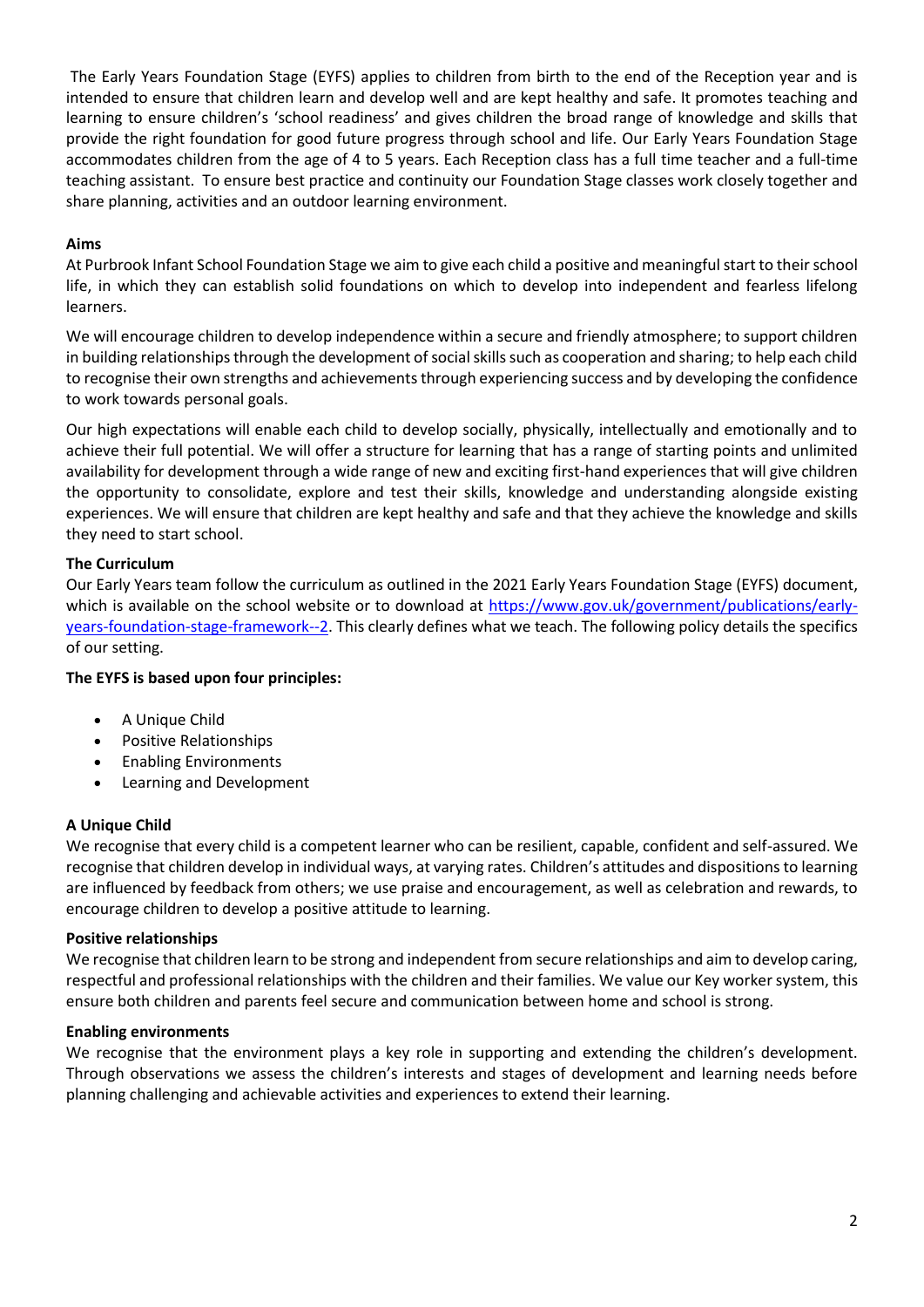### **Learning and development**

Our Foundation Stage has three large classrooms and a large outdoor area, which is shared. All our learning environments are organised to allow children to explore and learn securely and safely. There are areas where the children can be active, be quiet and rest. The seven areas of learning are defined so that children are able to find and locate equipment and resources independently.

### **Areas of Learning**

We plan an exciting and challenging curriculum based on our observation of children's needs, interests, and stages of development across the seven areas of learning to support the children to work towards the final Early Learning Goals.

All seven areas of learning and development are important and interconnected.

Three areas are particularly crucial for igniting children's curiosity and enthusiasm for learning, and for building their capacity to learn, form relationships and thrive, both in the EYFS and into Key Stage 1. These three areas are the **prime** areas:

- Communication and Language
- Physical Development
- Personal, Social and Emotional Development

Children are also supported through the four **specific** areas, through which the three prime areas are strengthened and applied:

- Literacy
- Mathematics
- Understanding the World
- Expressive Arts and Design

At Purbrook Infant School, all areas are delivered through a well-planned play based approach with a balance of adult led and child initiated activities. Throughout the Foundation Stage our long, medium and short-term plans ensure that each child has the opportunity to develop their knowledge, skills and understanding in every area at the appropriate developmental level. Our long term planning ensures coverage so that all children have opportunities to work towards and achieve the Early Learning Goals (ELG's) that define the expectations for most children to reach by the end of the EYFS. We follow a half termly topic based approach which allows flexibility to ensure that both children's needs and interests are taken into account.

#### **Play**

Learning through play underpins our approach to teaching and learning in the Foundation Stage. We embrace the fact that young children learn best from activities and experiences that interest and inspire them to learn. In doing so we can provide children with stimulating, active play experiences in which they can explore and develop their learning and to help them make sense of the world. Children have opportunities through their play to think creatively and critically alongside other children as well as on their own. They are able to practise skills, build upon and revisit prior learning and experiences at their own level and pace. Play gives our children the opportunity to pursue their own interests, inspire those around them and consolidate their understanding and skills. The children learn to adapt, negotiate, communicate, discuss, investigate and ask questions. Our adults take an active role in child initiated play through observing, modelling, facilitating, teaching and extending play, skills and language.

#### **Characteristics of Effective Learning**

The EYFS also includes the characteristics of effective teaching and learning and teachers plan activities with these in mind. The characteristics highlight the importance of a child's attitude to learning and their ability to play, explore and think critically about the world around them. The three characteristics are;

**Playing and Exploring** – children investigate and experience things, and 'have a go'

**Active Learning** – children concentrate and keep on trying if they encounter difficulties, and enjoy achievements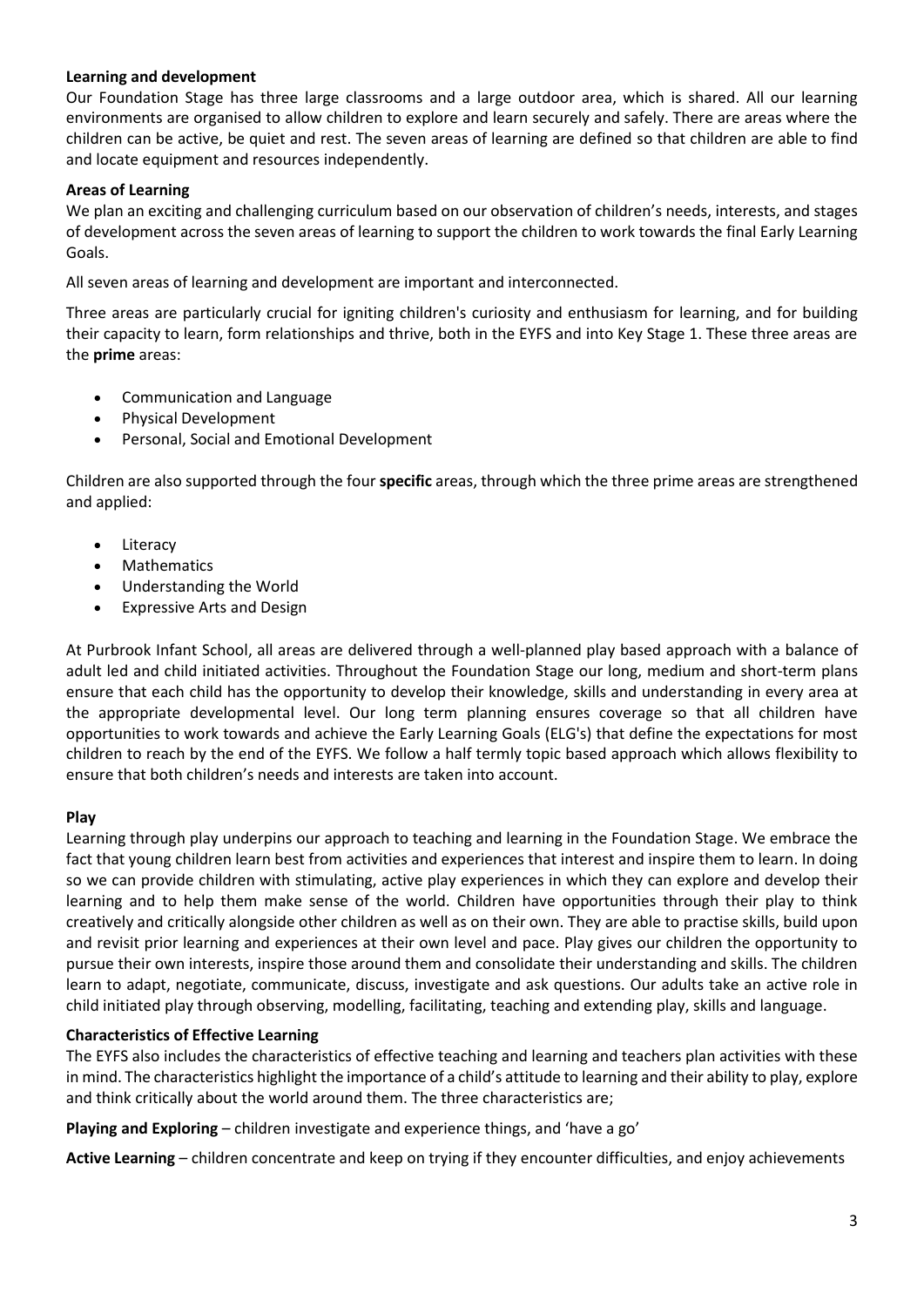**Creating and Thinking Critically** – children have and develop their own ideas, make links between ideas, and develop strategies for doing things.

Children are provided with a range of rich, meaningful first-hand experiences in which they can explore, think creatively and be active. We aim to develop and foster positive attitudes towards learning, confidence, communication and physical development.

### **Inclusion**

Our whole school ethos, as well as that of the Foundation Stage, embraces inclusion. We recognise and respect the abilities and strengths of our children at all levels of development and the wealth of knowledge and experience that they bring from their differing backgrounds and cultures.

We give our children every opportunity to achieve their best. We do this by taking account of our children's range of life experiences when planning for their learning and we set realistic and challenging expectations that meet the needs of individual children, so that children are able to reach their full potential. We achieve this by planning to meet the needs of boys and girls, children with special educational needs, children who are more able, children from all social and cultural backgrounds, children of different ethnic groups and those from diverse linguistic backgrounds. We aim to build upon and extend children's knowledge, experience and interests, and develop their self-esteem and confidence using a wide range of teaching strategies based on children's learning needs

We will provide: a wide range of opportunities to motivate and support children and to help them to learn effectively; a safe and supportive learning environment in which the contribution of all children is valued; resources which reflect diversity and are free from discrimination and stereotyping; challenging activities for all children and for those whose ability and understanding are advanced. We will monitor children's progress and take action to provide support as necessary. Where a specific need is suspected we will liaise with the Special Educational Needs co-ordinator and seek advice from outside agencies, such as the speech and language service, the educational psychologist and the bi-lingual support services amongst others. We adhere to the Equal Opportunity and Inclusion policies of the school.

**Early Years Pupil Premium** – we will endeavour to identify our least advantaged pupils and inform parents or carers of their opportunity to apply for their child's entitlement to extra funding in school. All extra funding we receive will be used to support areas in which we identify that the child will best benefit. We will track children's progress to ensure that they are making good progress and to ensure that support is adjusted to target specific areas as the child develops.

#### **Assessment**

Throughout Early Years, the children's knowledge, understanding, skills and achievements are assessed and tracked using the developmental stages set out in the document 'Development Matters in the Early Years Foundation Stage (EYFS)'. As part of our daily practice we observe and assess children's development and learning to inform our future plans. We record our observations in a variety of ways and everyone in class is encouraged to contribute.

Our assessment depends on us getting to know our children and, to this end, we gather information from a range of sources; observations of the children in play, in adult led activities, through discussions with parents and carers and through talking to the children. We keep written and photographic evidence to help us build up a picture of children's strengths and achievements and to help us to plan for children's next steps in learning.

Every child has a 'Learning Journal' held on Tapestry in which we record our observations and keep samples of the children's work. Parents/carers receive a notification when an observation has been added to their child's Learning Journal and they can then view this observation and any related photographs/videos and assessments.

Parents/carers are encouraged to add their own comments and also to upload their own observations to show us what their children are able to do at home. Children's 'Next Steps in Learning' are added to some observations so that parents/carers know how to help their children with their learning at home.

These ongoing observations are used to inform the EYFS Profile/Development Matters bands. The children's progress is reviewed continually. Throughout their time in Reception, parents/carers are welcomed in to share their children's learning; both informally through our 'open door' policy and more formally during parent/teacher consultations.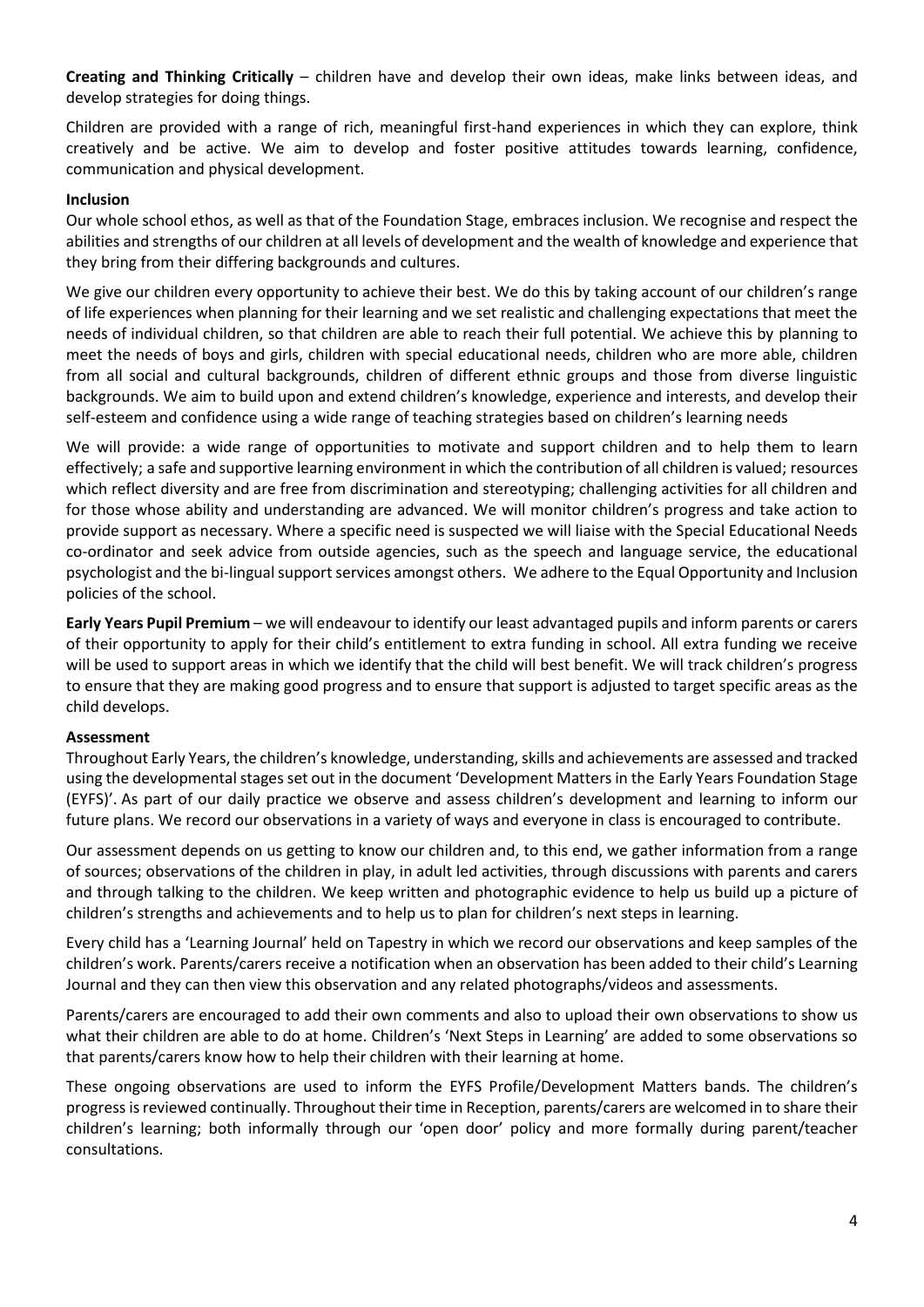At the start of Early Years, children are assessed to determine a baseline, or starting point, for their future learning. This is completed using the government baseline test; however, staff will also make their own judgements based on the adults' observations of children during activities and play and this data will be used to plan next steps for each child.

Once a half-term, staff assess the pupils against half-termly 'On-track' statements generated in school. These statements are based on practitioner knowledge and experience of progress in Early Years, progression documents and the necessary skills to work towards the Early Learning Goals. Any pupil who is not currently working at the expected level is offered additional interventions to support their progress and development.

At the end of the year the EYFS profile provides a summary of every child's development and learning achievements including whether they have reached a 'Good Level of Development' (GLD). Children are assessed against the Early Learning Goals (ELG) by the class teacher - who uses the exemplification documents, and their knowledge of the children to make a 'best fit' judgement.

The children are assessed as achieving a 1 or 2 against each area of the EYFS curriculum:

- $2$  = Expected ELG meeting the expected level
- $\bullet$  1 = Emerging ELG not yet meeting the expected level

This profile data is the statutory data that is sent to the Local Authority and used to help school benchmark and identify improvements. Parents/carers will be given information of their child's achievements in a written report at the end of the Summer term.

# **Transitions**

At Purbrook Infant School, we recognise that starting school and moving up classes has the potential to be a stressful time for both children and parents. To this end we have established a strong procedure for transitions to ensure that our children and parents are as confident and secure as they can be when facing the challenges of each year group.

We hold a meeting in the summer term before the children start school to provide parents with key information, school expectations, knowledge on our curriculum and assessment and advice on how they can help their child. All parents are offered a home visit prior to their child starting school (either in person or via video). This gives children the security of meeting with their teachers in a safe, familiar environment and gives parents time to ask questions and share knowledge or any concerns they have about their child.

At the beginning of the school year, new children are given staggered entry times to ensure that they have the time to feel welcomed and to support them in exploring their new environment. In Reception there is up to a two-week 'settling in' period to ensure that children have the time to become secure and familiar with the new routines before starting school full-time. During this time, children attend school on alternate days.

At the end of Reception, children have the opportunity to meet with their new teachers in their classrooms on three occasions prior to starting Year One. At the end of each school year, teachers have the opportunity to share their knowledge of each child's knowledge, understanding and achievements, including end of year assessment data, with their next class teacher to ensure that all teachers have a well-rounded picture of the children prior to the new school year.

During children's time in Early Years, a range of shared activities are planned for all classes to help develop children's confidence and to ensure continuity in experiences throughout the Foundation Stage. Children make use of the whole school facilities, such as the hall, ICT suite, library and playing field for appropriate activities to ensure that children are confident and well prepared for moving around the school and for mixing with older children. Throughout the Reception year, when children are ready, they are gradually introduced to whole school activities such as assemblies and to using the big playground and forest area.

# **Community Links**

At Purbrook Infant School, the Foundation Stage classes enrich learning and encourage strong links with the local area through local visits to the park, local farm, etc and inviting in members of the local community during our annual topic on people who help us.